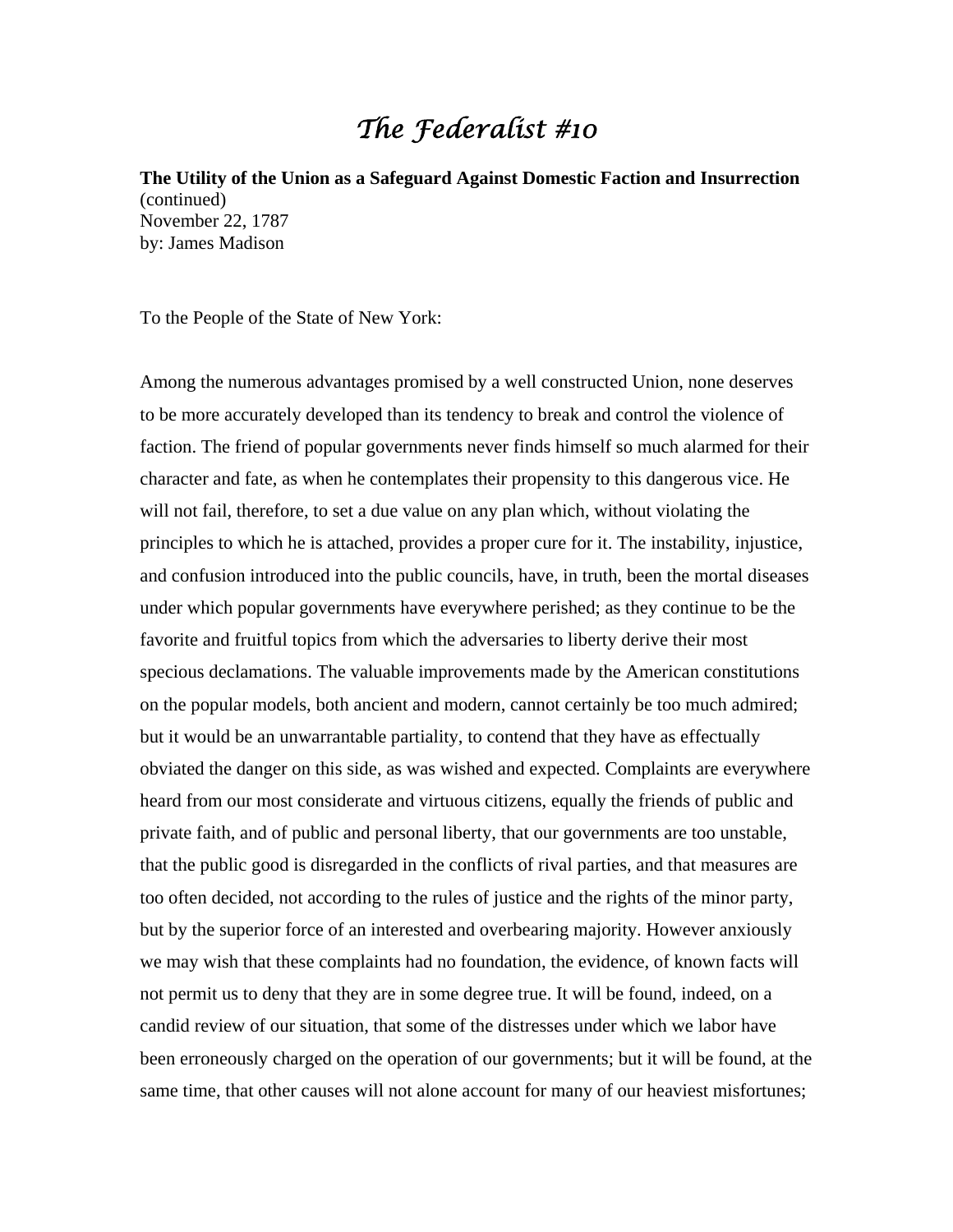and, particularly, for that prevailing and increasing distrust of public engagements, and alarm for private rights, which are echoed from one end of the continent to the other. These must be chiefly, if not wholly, effects of the unsteadiness and injustice with which a factious spirit has tainted our public administrations.

By a faction, I understand a number of citizens, whether amounting to a majority or a minority of the whole, who are united and actuated by some common impulse of passion, or of interest, adversed to the rights of other citizens, or to the permanent and aggregate interests of the community.

There are two methods of curing the mischiefs of faction: the one, by removing its causes; the other, by controlling its effects.

There are again two methods of removing the causes of faction: the one, by destroying the liberty which is essential to its existence; the other, by giving to every citizen the same opinions, the same passions, and the same interests.

It could never be more truly said than of the first remedy, that it was worse than the disease. Liberty is to faction what air is to fire, an aliment without which it instantly expires. But it could not be less folly to abolish liberty, which is essential to political life, because it nourishes faction, than it would be to wish the annihilation of air, which is essential to animal life, because it imparts to fire its destructive agency.

The second expedient is as impracticable as the first would be unwise. As long as the reason of man continues fallible, and he is at liberty to exercise it, different opinions will be formed. As long as the connection subsists between his reason and his self-love, his opinions and his passions will have a reciprocal influence on each other; and the former will be objects to which the latter will attach themselves. The diversity in the faculties of men, from which the rights of property originate, is not less an insuperable obstacle to a uniformity of interests. The protection of these faculties is the first object of government. From the protection of different and unequal faculties of acquiring property, the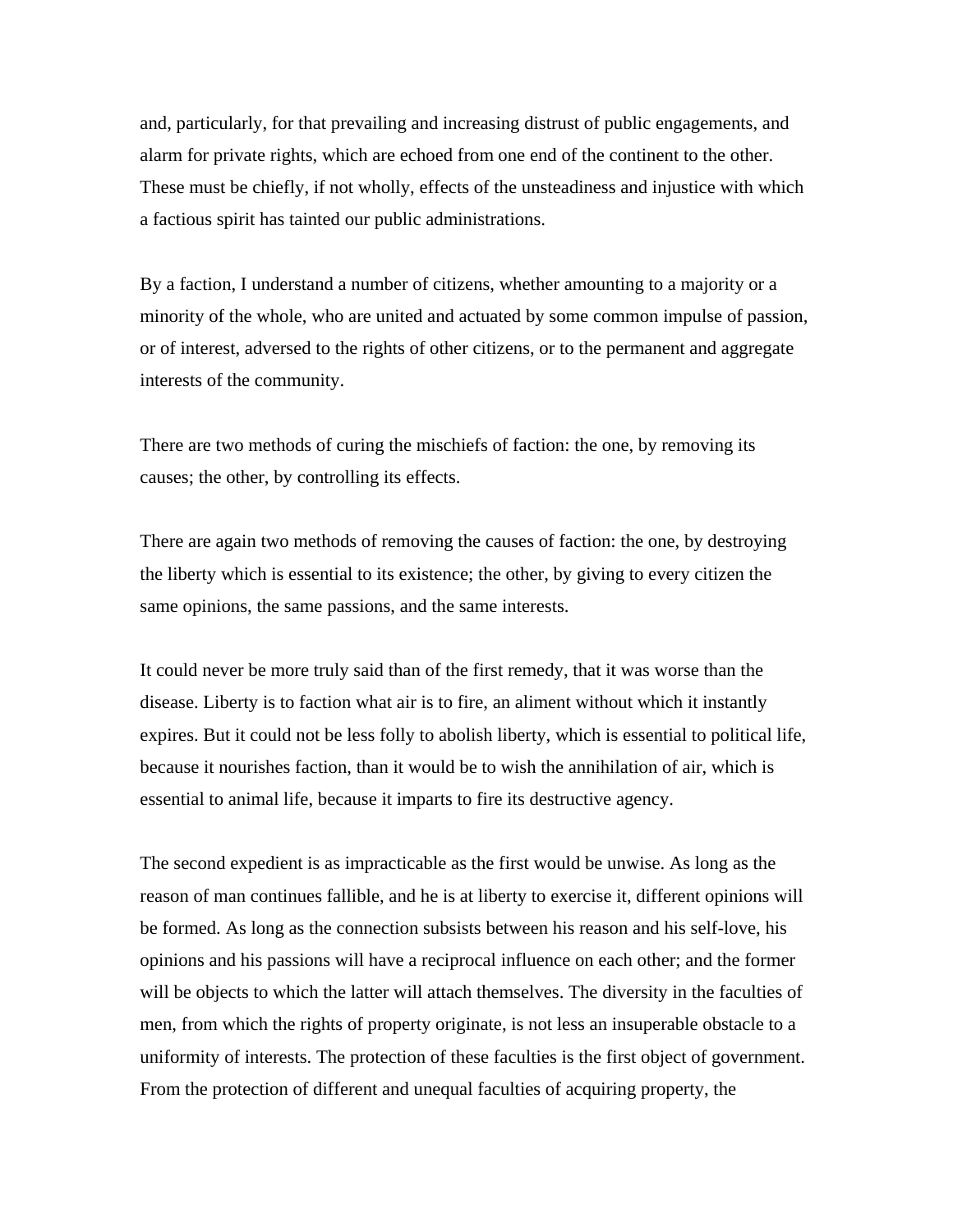possession of different degrees and kinds of property immediately results; and from the influence of these on the sentiments and views of the respective proprietors, ensues a division of the society into different interests and parties.

The latent causes of faction are thus sown in the nature of man; and we see them everywhere brought into different degrees of activity, according to the different circumstances of civil society. A zeal for different opinions concerning religion, concerning government, and many other points, as well of speculation as of practice; an attachment to different leaders ambitiously contending for pre-eminence and power; or to persons of other descriptions whose fortunes have been interesting to the human passions, have, in turn, divided mankind into parties, inflamed them with mutual animosity, and rendered them much more disposed to vex and oppress each other than to co-operate for their common good. So strong is this propensity of mankind to fall into mutual animosities, that where no substantial occasion presents itself, the most frivolous and fanciful distinctions have been sufficient to kindle their unfriendly passions and excite their most violent conflicts. But the most common and durable source of factions has been the various and unequal distribution of property. Those who hold and those who are without property have ever formed distinct interests in society. Those who are creditors, and those who are debtors, fall under a like discrimination. A landed interest, a manufacturing interest, a mercantile interest, a moneyed interest, with many lesser interests, grow up of necessity in civilized nations, and divide them into different classes, actuated by different sentiments and views. The regulation of these various and interfering interests forms the principal task of modern legislation, and involves the spirit of party and faction in the necessary and ordinary operations of the government.

No man is allowed to be a judge in his own cause, because his interest would certainly bias his judgment, and, not improbably, corrupt his integrity. With equal, nay with greater reason, a body of men are unfit to be both judges and parties at the same time; yet what are many of the most important acts of legislation, but so many judicial determinations, not indeed concerning the rights of single persons, but concerning the rights of large bodies of citizens? And what are the different classes of legislators but advocates and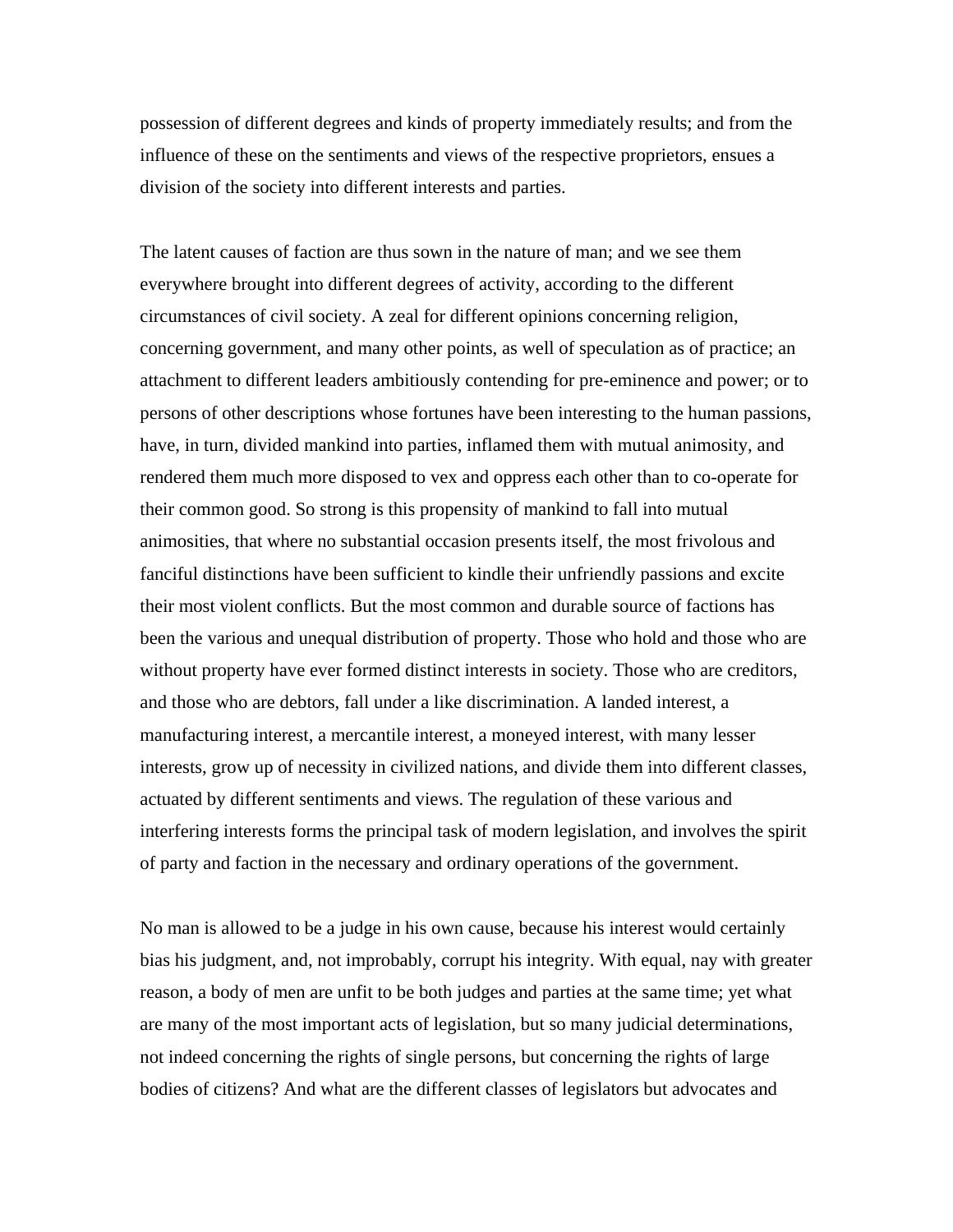parties to the causes which they determine? Is a law proposed concerning private debts? It is a question to which the creditors are parties on one side and the debtors on the other. Justice ought to hold the balance between them. Yet the parties are, and must be, themselves the judges; and the most numerous party, or, in other words, the most powerful faction must be expected to prevail. Shall domestic manufactures be encouraged, and in what degree, by restrictions on foreign manufactures? are questions which would be differently decided by the landed and the manufacturing classes, and probably by neither with a sole regard to justice and the public good. The apportionment of taxes on the various descriptions of property is an act which seems to require the most exact impartiality; yet there is, perhaps, no legislative act in which greater opportunity and temptation are given to a predominant party to trample on the rules of justice. Every shilling with which they overburden the inferior number, is a shilling saved to their own pockets.

It is in vain to say that enlightened statesmen will be able to adjust these clashing interests, and render them all subservient to the public good. Enlightened statesmen will not always be at the helm. Nor, in many cases, can such an adjustment be made at all without taking into view indirect and remote considerations, which will rarely prevail over the immediate interest which one party may find in disregarding the rights of another or the good of the whole.

The inference to which we are brought is, that the *causes* of faction cannot be removed, and that relief is only to be sought in the means of controlling its *effects*.

If a faction consists of less than a majority, relief is supplied by the republican principle, which enables the majority to defeat its sinister views by regular vote. It may clog the administration, it may convulse the society; but it will be unable to execute and mask its violence under the forms of the Constitution. When a majority is included in a faction, the form of popular government, on the other hand, enables it to sacrifice to its ruling passion or interest both the public good and the rights of other citizens. To secure the public good and private rights against the danger of such a faction, and at the same time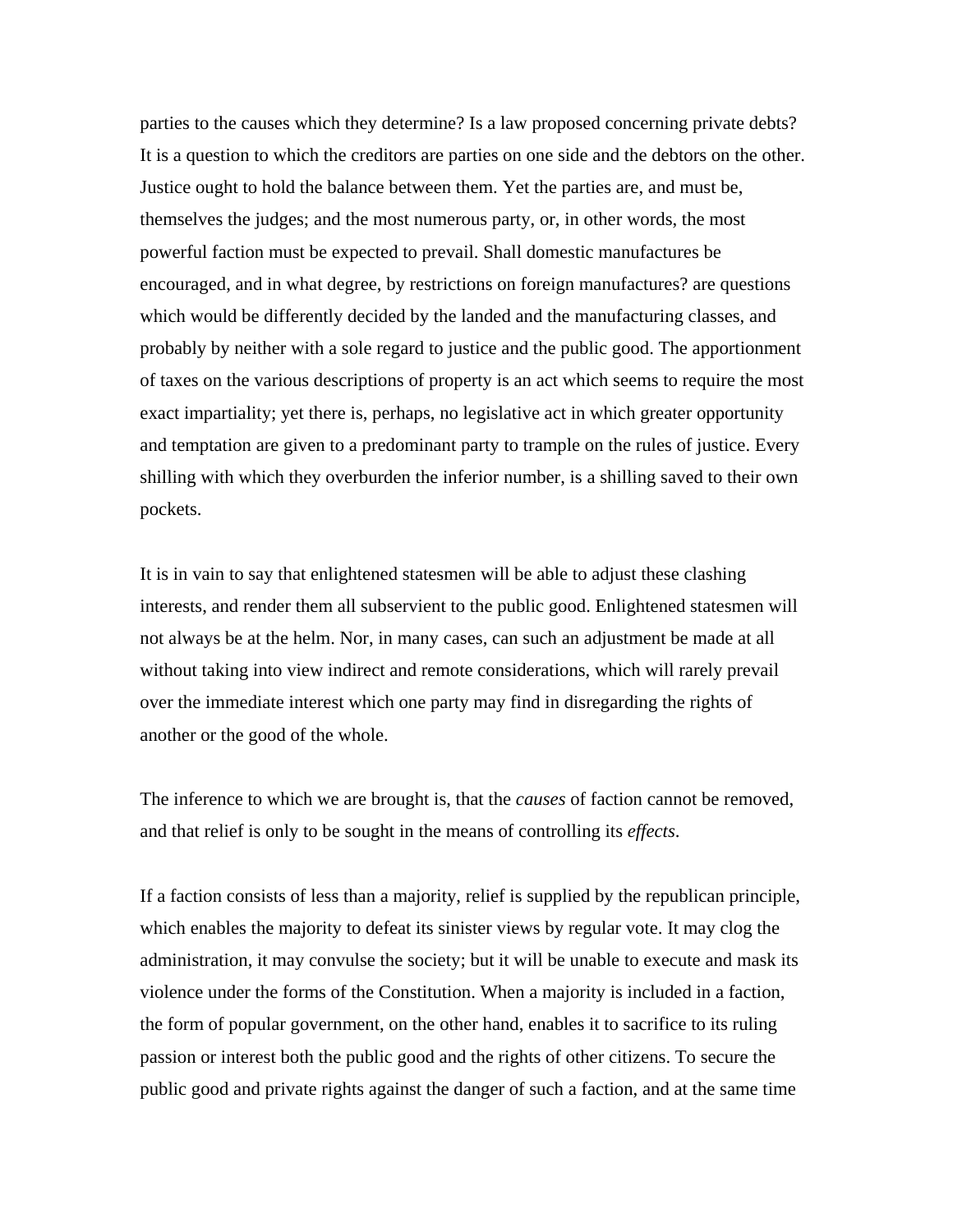to preserve the spirit and the form of popular government, is then the great object to which our inquiries are directed. Let me add that it is the great desideratum by which this form of government can be rescued from the opprobrium under which it has so long labored, and be recommended to the esteem and adoption of mankind.

By what means is this object attainable? Evidently by one of two only. Either the existence of the same passion or interest in a majority at the same time must be prevented, or the majority, having such coexistent passion or interest, must be rendered, by their number and local situation, unable to concert and carry into effect schemes of oppression. If the impulse and the opportunity be suffered to coincide, we well know that neither moral nor religious motives can be relied on as an adequate control. They are not found to be such on the injustice and violence of individuals, and lose their efficacy in proportion to the number combined together, that is, in proportion as their efficacy becomes needful.

From this view of the subject it may be concluded that a pure democracy, by which I mean a society consisting of a small number of citizens, who assemble and administer the government in person, can admit of no cure for the mischiefs of faction. A common passion or interest will, in almost every case, be felt by a majority of the whole; a communication and concert result from the form of government itself; and there is nothing to check the inducements to sacrifice the weaker party or an obnoxious individual. Hence it is that such democracies have ever been spectacles of turbulence and contention; have ever been found incompatible with personal security or the rights of property; and have in general been as short in their lives as they have been violent in their deaths. Theoretic politicians, who have patronized this species of government, have erroneously supposed that by reducing mankind to a perfect equality in their political rights, they would, at the same time, be perfectly equalized and assimilated in their possessions, their opinions, and their passions.

A republic, by which I mean a government in which the scheme of representation takes place, opens a different prospect, and promises the cure for which we are seeking. Let us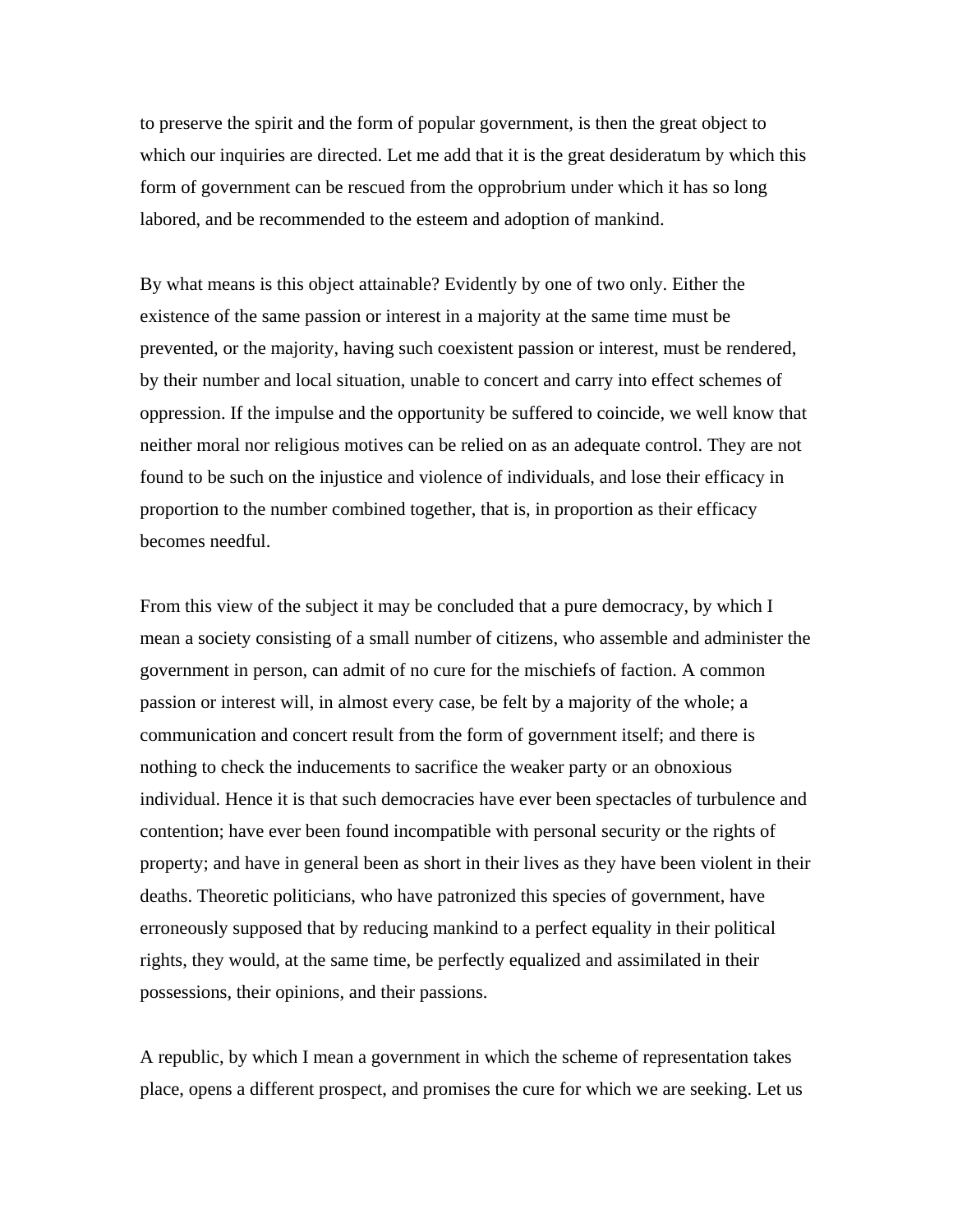examine the points in which it varies from pure democracy, and we shall comprehend both the nature of the cure and the efficacy which it must derive from the Union.

The two great points of difference between a democracy and a republic are: first, the delegation of the government, in the latter, to a small number of citizens elected by the rest; secondly, the greater number of citizens, and greater sphere of country, over which the latter may be extended.

The effect of the first difference is, on the one hand, to refine and enlarge the public views, by passing them through the medium of a chosen body of citizens, whose wisdom may best discern the true interest of their country, and whose patriotism and love of justice will be least likely to sacrifice it to temporary or partial considerations. Under such a regulation, it may well happen that the public voice, pronounced by the representatives of the people, will be more consonant to the public good than if pronounced by the people themselves, convened for the purpose. On the other hand, the effect may be inverted. Men of factious tempers, of local prejudices, or of sinister designs, may, by intrigue, by corruption, or by other means, first obtain the suffrages, and then betray the interests, of the people. The question resulting is, whether small or extensive republics are more favorable to the election of proper guardians of the public weal; and it is clearly decided in favor of the latter by two obvious considerations: In the first place, it is to be remarked that, however small the republic may be, the representatives must be raised to a certain number, in order to guard against the cabals of a few; and that, however large it may be, they must be limited to a certain number, in order to guard against the confusion of a multitude. Hence, the number of representatives in the two cases not being in proportion to that of the two constituents, and being proportionally greater in the small republic, it follows that, if the proportion of fit characters be not less in the large than in the small republic, the former will present a greater option, and consequently a greater probability of a fit choice.

In the next place, as each representative will be chosen by a greater number of citizens in the large than in the small republic, it will be more difficult for unworthy candidates to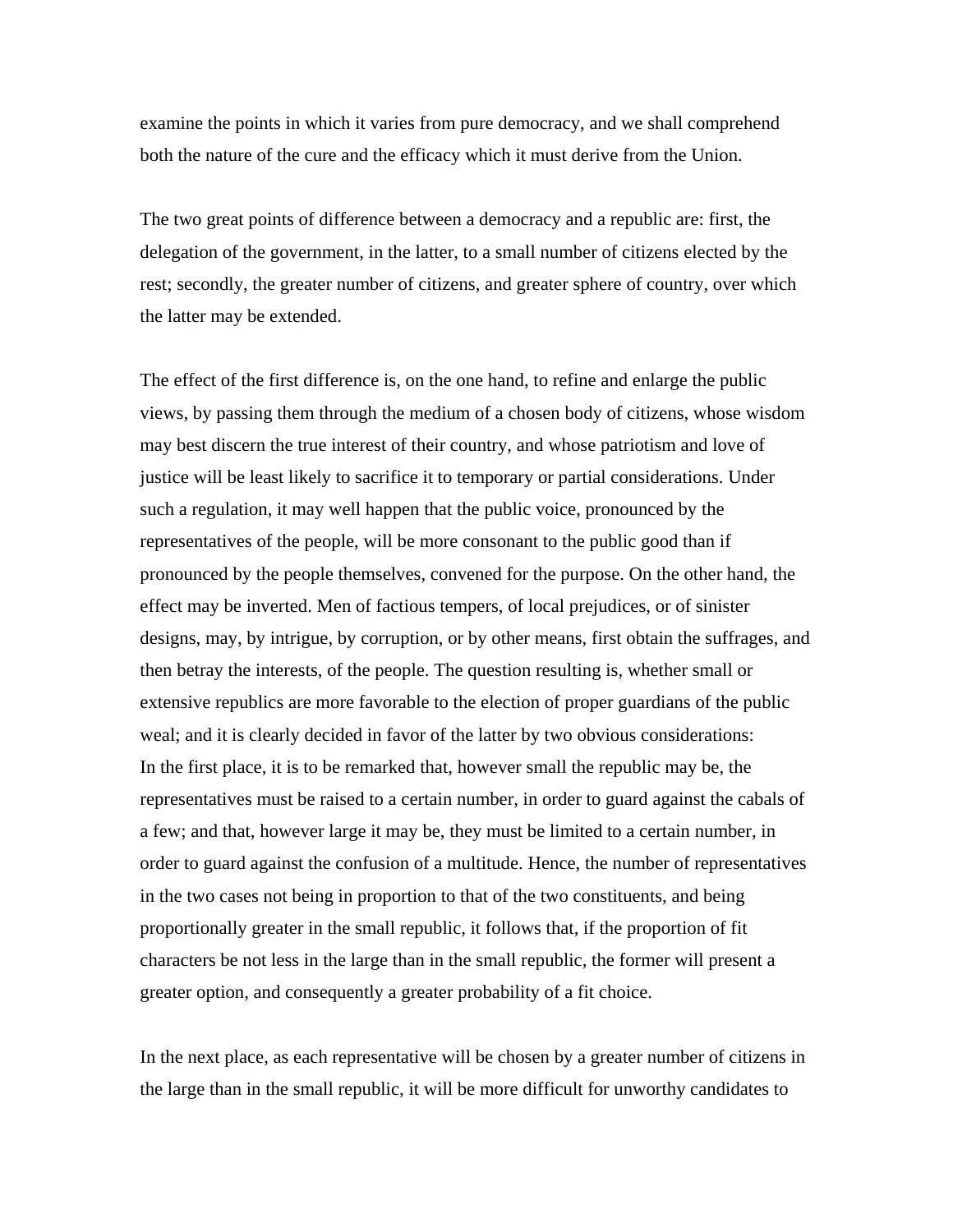practice with success the vicious arts by which elections are too often carried; and the suffrages of the people being more free, will be more likely to centre in men who possess the most attractive merit and the most diffusive and established characters.

It must be confessed that in this, as in most other cases, there is a mean, on both sides of which inconveniences will be found to lie. By enlarging too much the number of electors, you render the representatives too little acquainted with all their local circumstances and lesser interests; as by reducing it too much, you render him unduly attached to these, and too little fit to comprehend and pursue great and national objects. The federal Constitution forms a happy combination in this respect; the great and aggregate interests being referred to the national, the local and particular to the State legislatures.

The other point of difference is, the greater number of citizens and extent of territory which may be brought within the compass of republican than of democratic government; and it is this circumstance principally which renders factious combinations less to be dreaded in the former than in the latter. The smaller the society, the fewer probably will be the distinct parties and interests composing it; the fewer the distinct parties and interests, the more frequently will a majority be found of the same party; and the smaller the number of individuals composing a majority, and the smaller the compass within which they are placed, the more easily will they concert and execute their plans of oppression. Extend the sphere, and you take in a greater variety of parties and interests; you make it less probable that a majority of the whole will have a common motive to invade the rights of other citizens; or if such a common motive exists, it will be more difficult for all who feel it to discover their own strength, and to act in unison with each other. Besides other impediments, it may be remarked that, where there is a consciousness of unjust or dishonorable purposes, communication is always checked by distrust in proportion to the number whose concurrence is necessary.

Hence, it clearly appears, that the same advantage which a republic has over a democracy, in controlling the effects of faction, is enjoyed by a large over a small republic, -- is enjoyed by the Union over the States composing it. Does the advantage